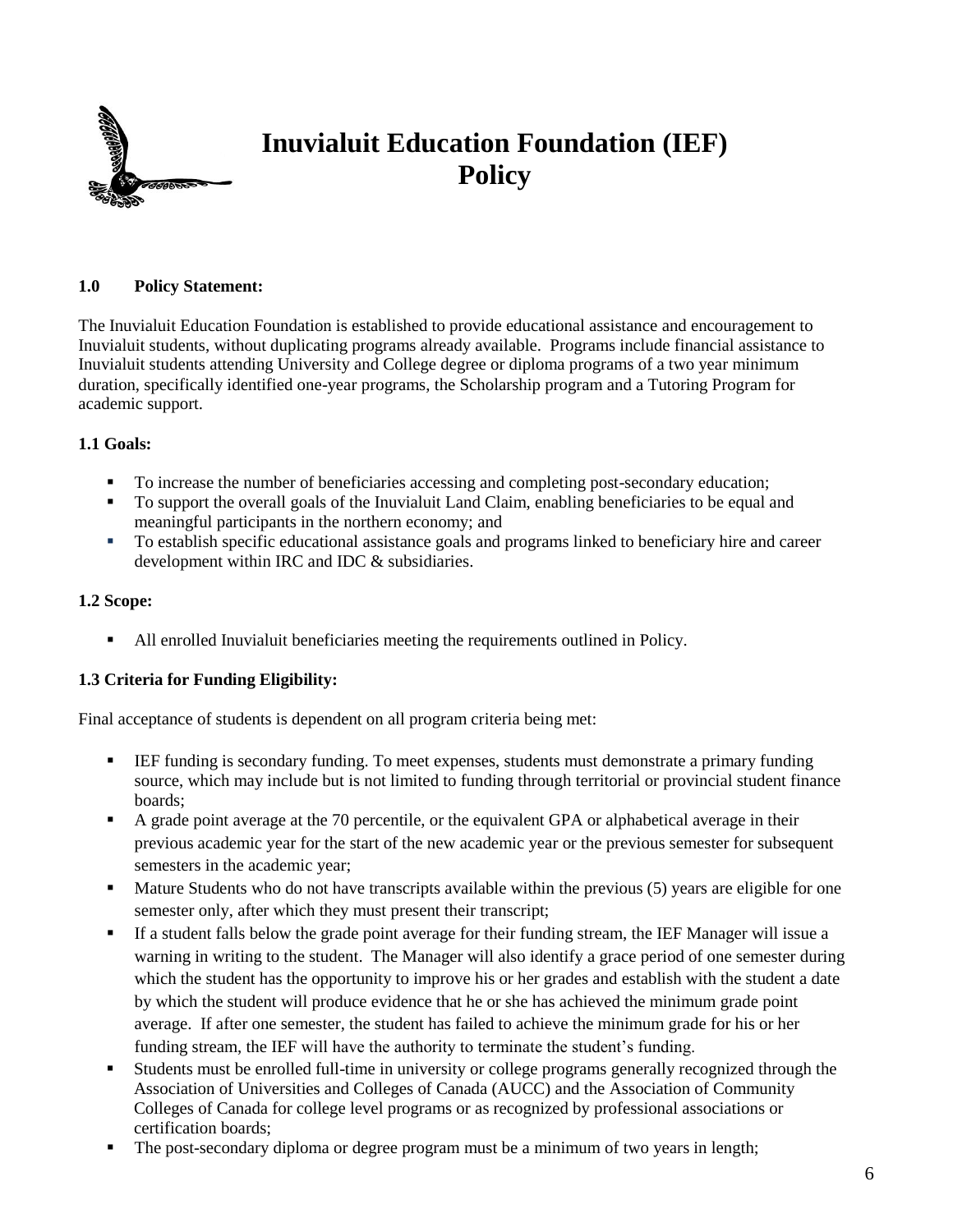- "Fast track" diploma programs of less than 2 years will also be considered on a case-by-case basis for eligibility under the Post Secondary Financial Assistance Program;
- Beneficiaries with outstanding IEF loans will not be considered for further funding until repayment arrangements have been made; and
- **•** Applicants must have been resident in the NWT for 12 consecutive months before the start of their program in order to be eligible for the highest level of funding support. If an applicant has not been a resident of the NWT for 12 consecutive months before the start of the program, they may be eligible for the maximum funding if any of the following situations apply:
	- $\circ$  The parent(s) having sole custody and control of the applicant was a resident of the NWT while the applicant was away at school;
	- $\circ$  The parent(s) having sole control and custody of the applicant was temporarily out of the NWT for either a short-term (one year or less) work placement or to attend school;
	- o The applicant was attending school outside the NWT while receiving Student Financial Assistance from the Government of the NWT.

If none of the above situations apply, the applicant is only eligible to receive the lower level of funding.

## **1.4 Timeline for Applications:**

To be considered for funding the following timelines must be met:

- **July 15** for September intake;
- **November 15** for January intake;
- **March 15** for Spring/Summer intake; and
- Applications for other periods must be received six (6) weeks prior to the course start date.

## **1.5 Application Requirements:**

The following must be included in each application:

- Proof of acceptance from the educational institution, college, technical institute or university;
- Official transcripts (no photocopies) from the last educational institution attended;
- **Proof of territorial, provincial or other funding source; and**
- A photocopy of NWT Health Care Card as proof of residency.

#### **1.6 Applicant Acceptance Dates:**

Applicants will receive a verbal notice of acceptance or non acceptance of applications within two (2) weeks of the application deadline, with a formal written approval to follow in the mail or by email.

#### **1.7 Process for Payment:**

- The student enrolment form must be signed by the Registrar and submitted to the IEF Manager when classes begin; and
- **Payments will be deposited to the student's CIBC bank account on the third Monday of each month.** The branch and account number of the CIBC bank account must be provided at time of application. Only CIBC accounts are accepted and all funds are directly deposited (no exception).

# **"Grace Period"**

If an accepted student, who has been in receipt of funding for one or more semesters, drops below an average of 70% during their funded program, they may be eligible for an extension of funding for one semester (a "grace period"). This grace period provides an opportunity for the student to improve his and or her grades before funding is terminated. The Education Manager will issue a warning in writing to the student that outlines grace period requirements. Proof of achieved grades according to established time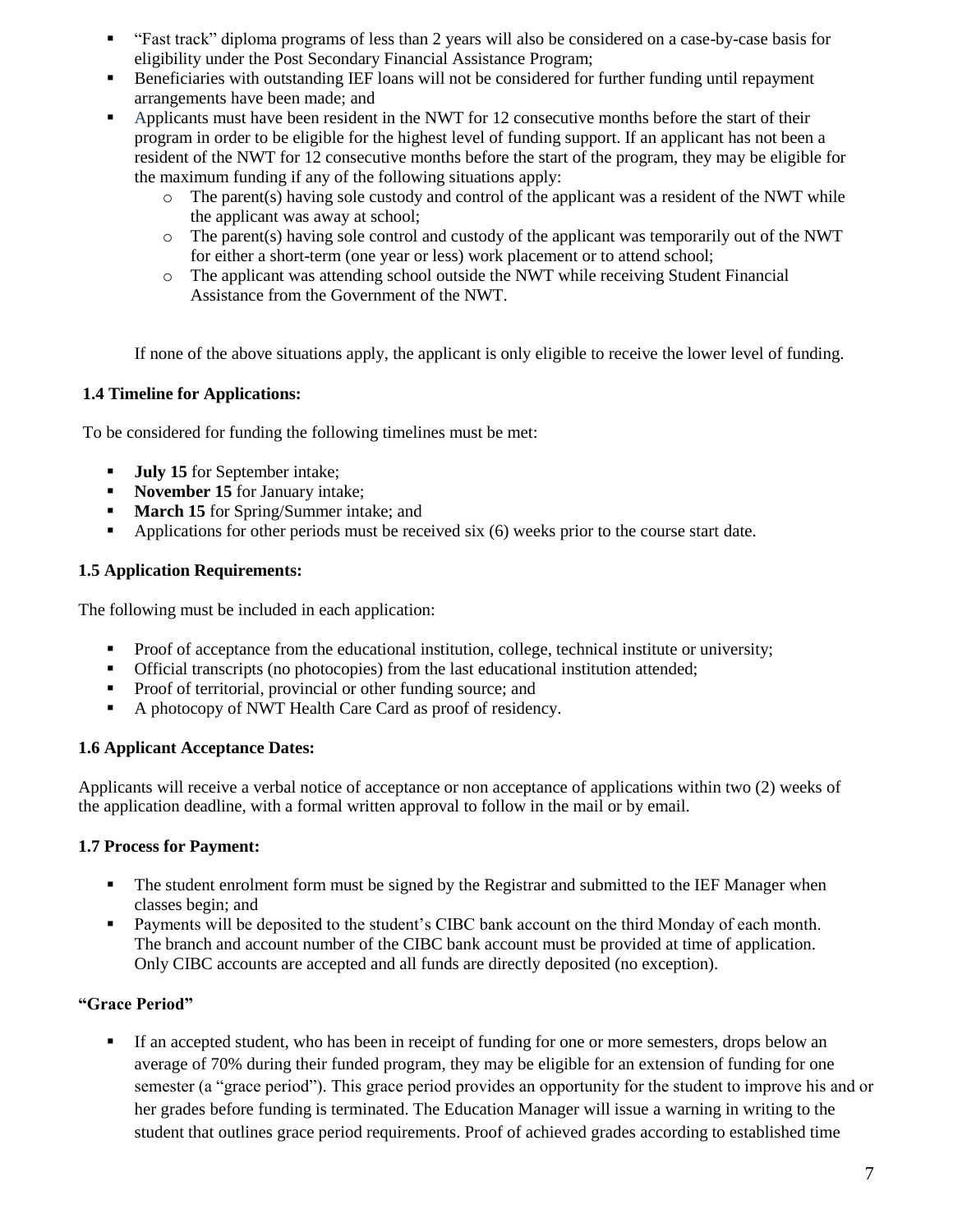periods will be required. This "grace period" would be granted on a case-by-case basis and is subject to IEF budget and funding levels. If after the one semester grace period, the student has failed to achieve 70% or above, IEF will have the authority to terminate the student's IEF funding.

# **1.8 Monthly Payment Level:**

- 1. Residency:
	- a. Level 1 beneficiaries (beneficiaries residing in the NWT) \$500.00 per month; and
	- b. Level 2 beneficiaries (beneficiaries residing outside of the NWT) \$200.00 per month.
- 2. Support for students who maintain a permanent residence in an Inuvialuit community, and are pursuing post secondary diploma/degree programs in the designated careers as outlined in 1.9 will be eligible for an additional \$300 per month.
	- a. Residence will be verified by using the Community Corporations' membership list.
- 3. Support for Corporate Group staff that maintain a permanent residence in an Inuvialuit community, and are pursuing post secondary diploma/degree in the designated careers as outlined in 1.9 will be eligible for an additional \$500.00 per month on approved Education Leave.
	- a. Residence will be verified by using the Community Corporations' membership list.

# **1.9 Priority Career Designated Professions:**

The following designated careers identified by IRC as a priority for beneficiaries within the Inuvialuit Corporate Group and the Beaufort Delta education services and health services are eligible for additional funding as indicated in 1.8.3:

- Bachelor of Business (Commerce, Administration) with a major in accounting or human resources plus applicable certifications or designations;
- Law degree following the completion of the required undergraduate degree;
- Information Technology Degree or an advanced two year diploma;
- Bachelor of Education; and
- Bachelor of Nursing.
- **1.9.1** The designated career priority list will be reviewed every three (3) years to ensure currency with the Inuvialuit Corporate Group's and the Inuvialuit communities requirements.
- **1.9.2** Students receiving the additional supplement for designated careers must agree to return to work in one of the Inuvialuit communities for a minimum of one year. The year must be within the one year period following completion of their degree or diploma.

# **1.10 Repayment:**

If an approved student fails to complete their academic semester the full amount of student assistance is deemed repayable.

# **1.11 Tutorial Program:**

Program is available to Grade 5 to 12 and post secondary students dependent on the availability of qualified tutors.

**1.11.1** Criteria for Funding Support Grade Five (5) to Twelve (12):

 Tutorial support may include "public" tutoring, available on site at schools, or "private" tutoring, where students receive individual support;